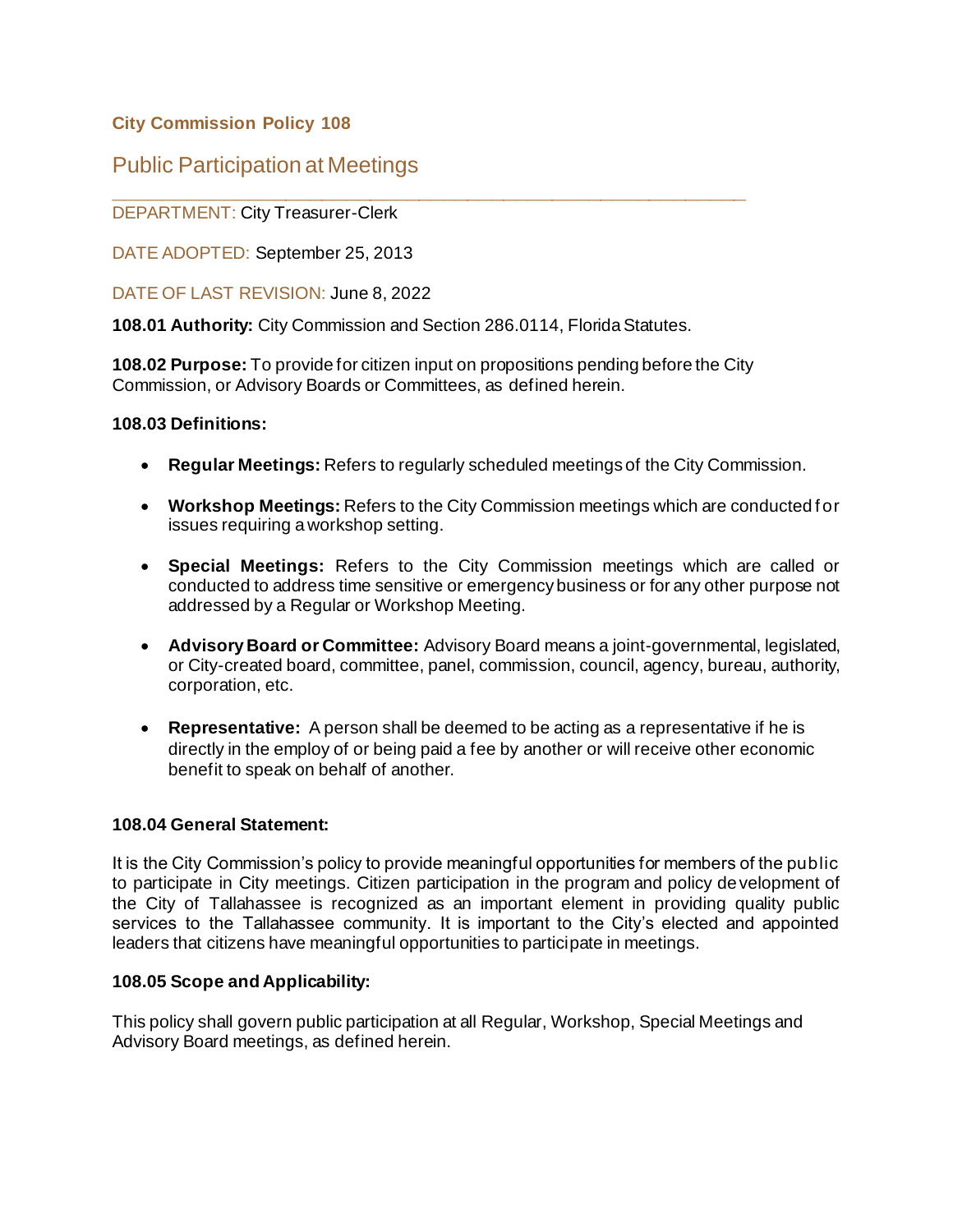The City Treasurer-Clerk's office shall prepare and maintain a list of Advisory Boards to which this policy applies. The City Treasurer-Clerk may revise or update the list from time to time as needed.

#### **108.06 Citizen Participation relative to Agendaed business**

At all Regular meetings, an opportunity shall be provided for members of the public to speak on each agendaed item as each item is taken up. At each workshop, special meetings or advisory board meeting, an opportunity will be provided for members of the public to speak. The time for public speakers will be at the discretion of the Chair of the meeting with the stipulation that input be accepted prior to the vote on any given item.

The Chair of a meeting may require, at a meeting in which a large number of individuals wish to be heard, that a representative of a group or faction on an item speak on behalf of the group or faction rather than each individual speaking; and may designate the length of time the representative may speak.

If the topic a speaker wishes to address is a matter set for public hearing, the speaker must speak during the scheduled public hearing; a speaker is not afforded two opportunities to comment on matters set for public hearing.

Public comment on an agendaed item need only be provided at some time during the decisionmaking process prior to the point at which the Commission, Committee or Advisory Board takes official action. Accordingly, the Chair may elect not to receive public input at a given meeting on a specific item on the agenda as long as a reasonable opportunity to be heard on that item was or is provided in a prior or subsequent meeting. In all cases, official action shall not occur until after an opportunity to be heard has been provided.

At each opportunity to speak, speaker's comments shall be limited to 3 minutes. Speakers must adhere to a standard of public decorum and must speak only to that which relates to the common good of the City, City policy, or City business, and refrain from personal attacks. Speakers may be interrupted by the Chair if said standard is not met. A civility oath is displayed in the City Commission Chambers and attached hereto.

#### **108.07 Citizen Participation relative to Unagendaed business**

As to Regular Meetings of the City Commission, members of the public with an issue of special interest that is not on the meeting agenda who desire to address the City Commission may be heard at the conclusion of the meeting by submitting a Speaker Form to the City Treasurer-Clerk during the meeting. Individual speakers shall adhere to a 3-minute time limit, unless extended by the Chair.

For all other meetings, the Chair shall not be required to take public comment on items not on the published meeting agenda or pending before the body. However, at the discretion of the Chair, such comments may be permitted. In such instances, individual speakers shall adhere to a 3-minute time limit, unless extended by the Chair.

Speakers must adhere to a standard of public decorum and must speak only to that which relates to the common good of the City, City policy, or City business, and refrain from personal attacks. Speakers may be interrupted by the Chair if said standard is not met. A civility oath is displayed in the City Commission Chambers and is available on the City's website.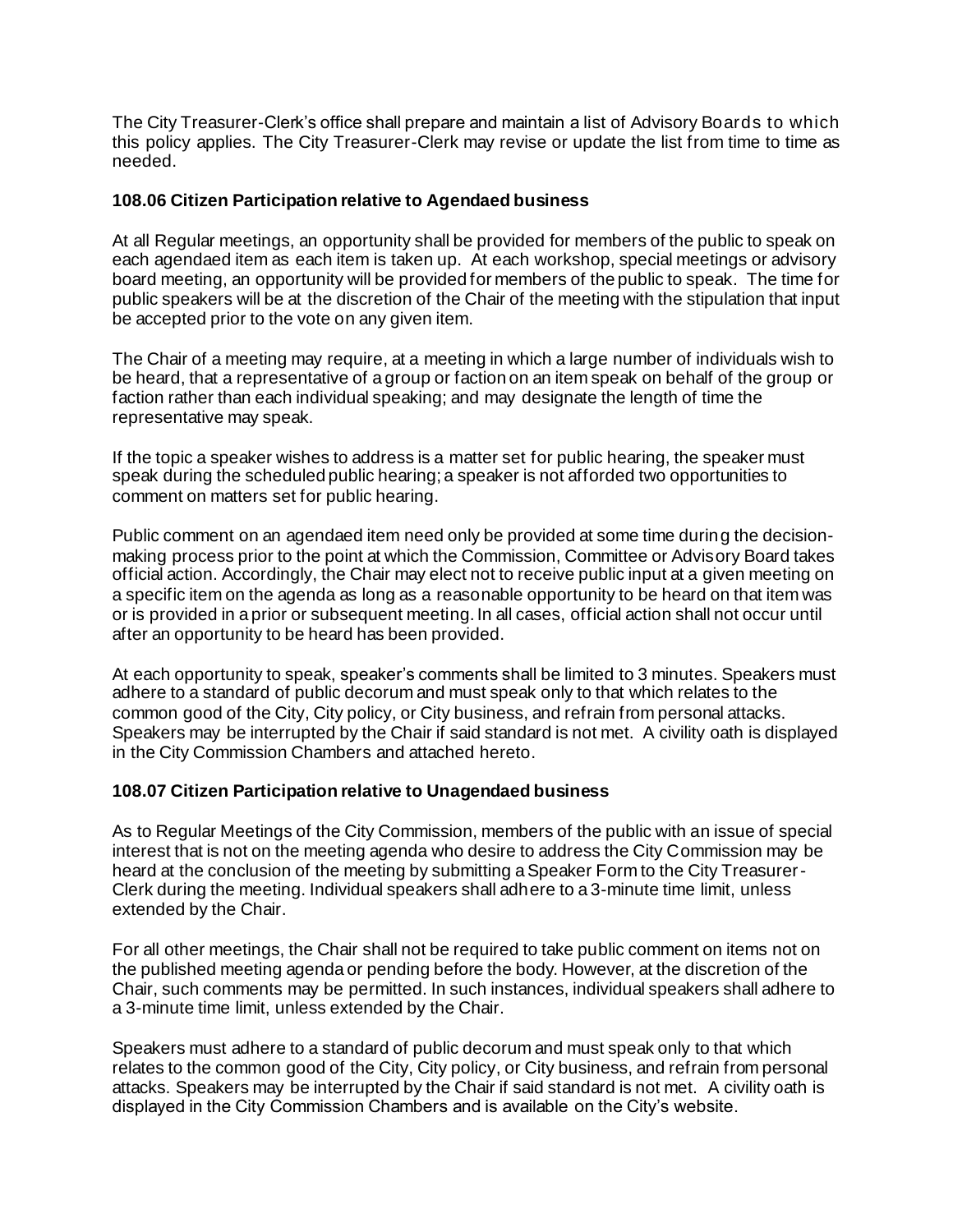#### **108.08 Disclosure of Representation**

Each speaker must complete a speaker's form prior to making any remarks. All categories on the speaker's slip should be completed for purposes of the official record. Speaker forms will be provided by the City Treasurer-Clerk or Clerk of the meeting, providing his/her name, address, the topic or agenda item on which they wish to speak, and designating a representative, if appropriate. Speaker Forms will be made available to the public prior to the start of each meeting. All speakers who are being compensated directly or indirectly for such representation must identify the individual, firm or business being represented. Prior to the appearance of the speaker, the Clerk of the meeting or other official will state, for the official record, the person(s) the speaker is representing.

Speaker Forms submitted by the public shall be collected and filed in the official record of the proceedings and the content thereof included in the meeting minutes.

Notice of this policy will be included on the speaker's slip form used to register appearances at meetings.

Persons who are compensated to lobby on behalf of entities are required to register annually with the City Treasurer-Clerk and comply with the requirements of Section 2-339 of the General Code of Ordinances.

#### **108.09 Exemptions**

The requirements of this policy shall not apply to ministerial items on a meeting agenda, such as the approval of minutes or presentation of ceremonial proclamations. The requirements of this policy shall not apply when the City Commission, Committee, or Advisory Board is acting in a quasi-judicial capacity.

#### **108.10 Staff responsibilities – Advisory Boards.**

In compliance with City Commission Policy No. 110, City staff for each Advisory Board governed by this policy shall ensure that the committee's procedures include an opportunity for public participation as required by this policy.

Staff shall place in a conspicuous location a sufficient number of Speaker Forms prior to each meeting.

#### **108.11 Sunset Review:**

This policy is subject to sunset review by the City Commission no later than five (5) years from the date of adoption. Subsequent reviews by the City Commission are to occur no later than five (5) years from the date of the prior review. Revisions will become effective immediately upon City Commission approval.

#### **108.12 Effective Date:**

This policy shall become effective immediately upon adoption.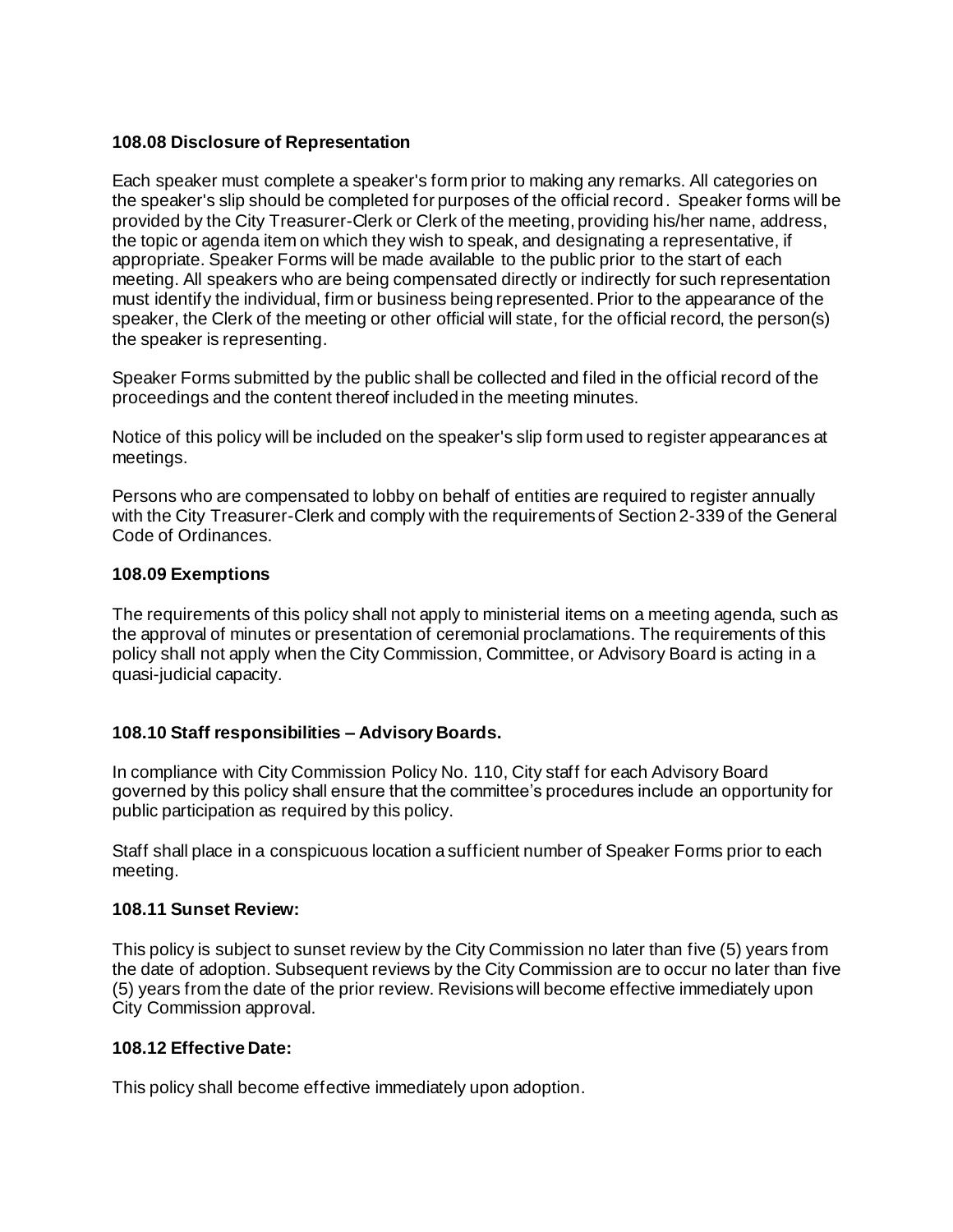# **108.13 Responsible Agency:**

The City Treasurer-Clerk shall be responsible for this policy.

#### **Attachments**:

A. Civility Oath

# **Revisions:**

September 25, 2013 November 9, 2016 January 30, 2019 June 8, 2022